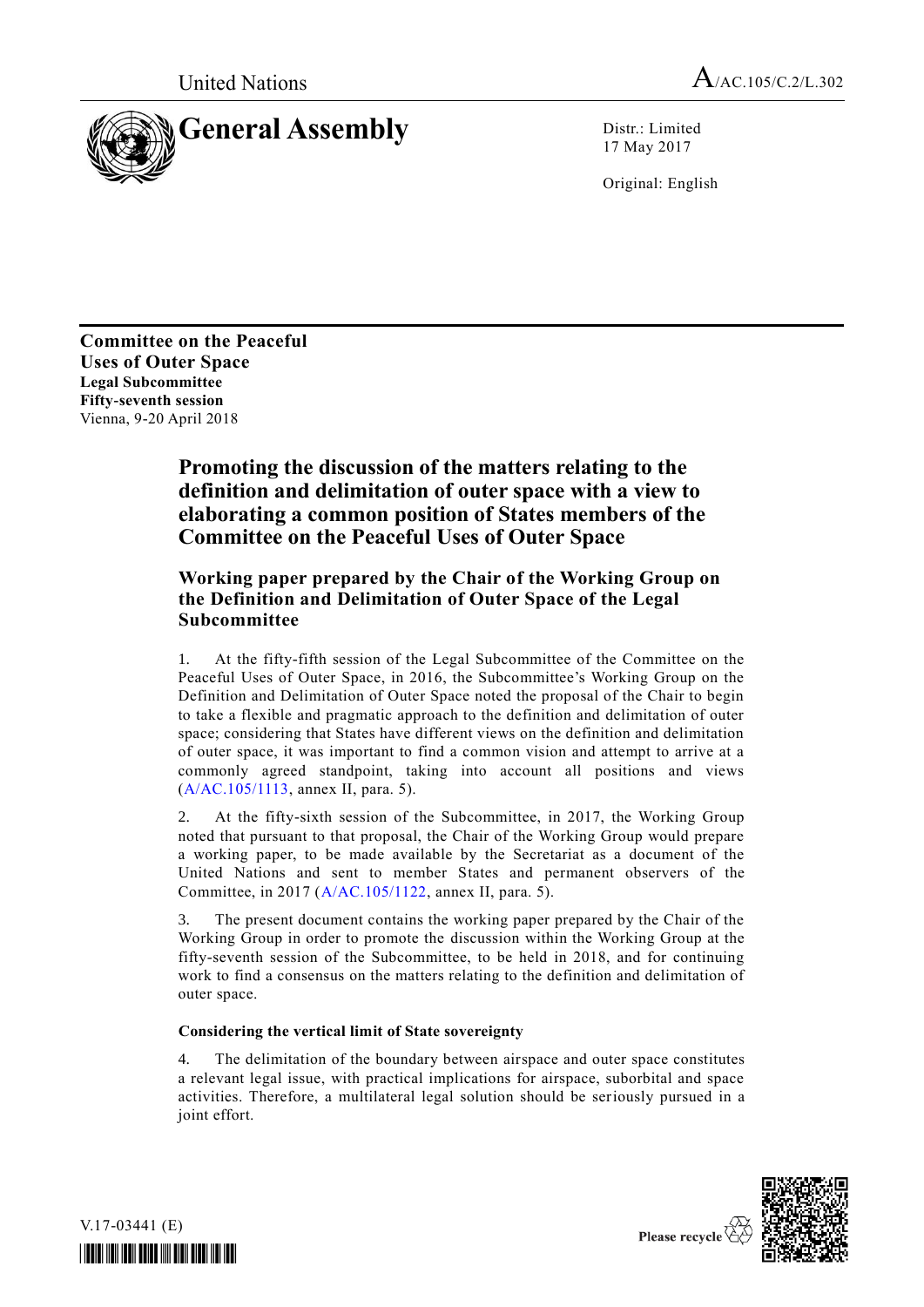5. Air law and space law have different approaches to territorial State sovereignty. In accordance with the Convention on International Civil Aviation of 1944, States hold absolute and exclusive jurisdiction over their respective airspace. On the other hand, the Treaty on Principles Governing the Activities of States in the Exploration and Use of Outer Space, including the Moon and Other Celestial Bodies, of 1967 establishes that outer space cannot be subject to national claims of any kind.

6. Therefore, a contradiction emerges: outer space constitutes the vertical frontier of national territories which, although finite, extend themselves from the surface of the Earth up to an undetermined altitude.

7. States members of the Committee have the right and the duty to contribute to the advancement of space law, presenting *de lege ferenda* initiatives, whenever appropriate. Therefore, the delimitation of outer space deserves to be seriously considered and appraised in a broad international effort which acknowledges the public interest in bridging undesirable legal lacunae.

#### **Territorial integrity as a fundamental principle of international law**

8. Sovereignty represents the exclusive and independent power of a State in relation to a population located in a certain area. Therefore, a clearly defined and delimited territory constitutes an essential element of statehood as it identifies the geographical (physical) limits of sovereign power.

9. States exercise complete jurisdiction only within the limits of their national territories, except if otherwise authorized by other States. If we see borders as the lines where different legal systems come into contact, the existence of mutually accepted borders that delimit sovereignty allows the coexistence of States and promotes peaceful international relations.

10. National borders must, in accordance with international law, be respected by all States. That principle is recognized in the Charter of the United Nations, which provides that "all Members shall refrain in their international relations from the threat or use of force against the territorial integrity or political independence of any State, or in any other manner inconsistent with the purposes of the United Nations" (art. 2, para. 4).

11. Without proper delimitation of the frontier between airspace and outer space, the principle of territorial integrity cannot be fully exercised, and the potential for conflicts of jurisdiction, as far as aeronautical and space activities are concerned, increases dramatically.

#### **Lack of consensus in the Committee**

12. Regarding the debate in the Committee, the report of the Secretariat entitled "Historical summary on the consideration of the question on the definition a nd delimitation of outer space" was submitted to the Legal Subcommittee at its fortyfirst session, in 2002 [\(A/AC.105/769](http://undocs.org/A/AC.105/769) and Corr.1).

13. That document, which should be regularly updated, indicates that throughout the years, ever since the definition and delimitation of outer space was introduced in the agenda of the Legal Subcommittee in accordance with General Assembly resolution 2222 (XXI) of 1966, two main positions have crystallized: one supporting a clear delimitation of the frontier between airspace and outer space based on scientific or commonly accepted criteria, reflecting the "spatialist" approach; the other considering that such delimitation is unnecessary or even impossible and therefore that activities performed in those areas should be assessed in congruence with their respective objectives, reflecting the "functionalist" approach.

14. In the last decades, several proposals for the delimitation of outer space have been officially advanced at the Legal Subcommittee, without overwhelming support or consensus. Among these proposals were demarcations based, for instance, on the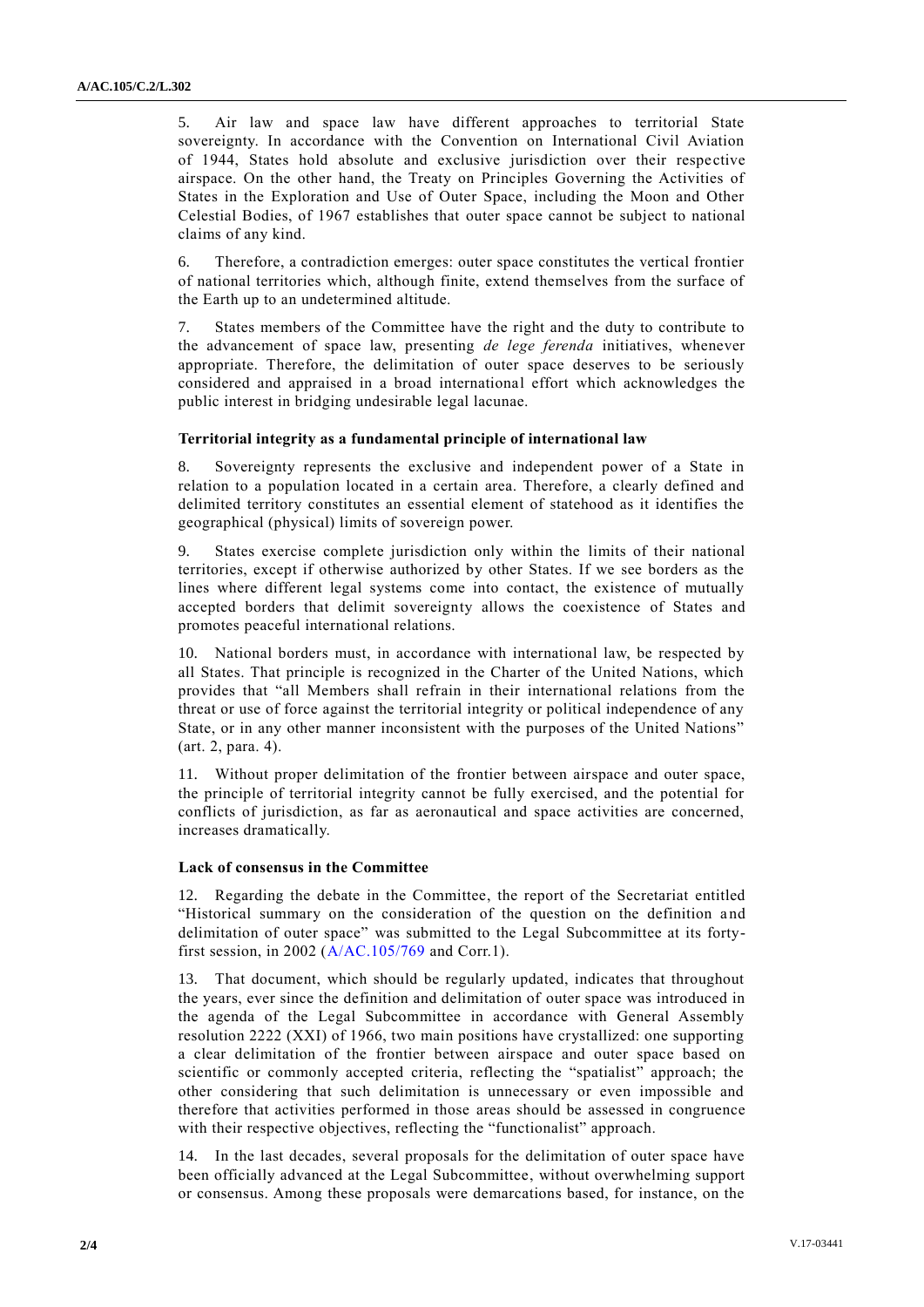establishment of the upper limit of national sovereignty; on the division of the atmosphere into layers; on the maximum altitude of aircraft flight (the theory of navigable airspace), based in turn on the aerodynamic characteristics of flight instrumentalities (the von Kármán line); on the lowest perigee of an orbiting satellite; on the Earth's gravitational effects; on effective control; and on the division of space into zones.

15. The absence of agreement on such an important legal issue has created a deadlock in the Legal Subcommittee, which has not been able to conceive a proper solution for this question, despite the best efforts of the Working Group established in 1984 specifically to address the definition and delimitation of outer space, pursuant to General Assembly resolution 38/80 of 1983.

#### **Unilateral initiatives of delimitation**

16. Without proper international regulation, unilateral proposals for delimitation, through national legislation, are to be expected. It must be recognized that the vertical limit of national sovereignty in relation to airspace or outer space has already been addressed one way or another through a growing number of national regulations. Those national regulations which provide, even indirectly, a clear boundary of national airspace, use various criteria, ranging from a relatively low altitude above the mean sea level, encompassing the navigable airspace, to delimitations of a very high altitude, even extending beyond some of the most valuable Earth orbits.

17. Therefore, one may reasonably conclude that the vertical limit of State sovereignty, wherever it has been established at the national level, tends towards local and national interests and often varies in nature and scope.

18. For the delimitation of outer space, a multilateral solution must be preferred, given the legal importance of the question at hand, without disregarding inherent political aspects and scientific data. Universal delimitation should always prevail over local and unilateral solutions.

#### **Towards a multilateral delimitation, contemplating passage rights**

19. It is hereby supported, as an official position, the delimitation of the frontier between airspace and outer space at 100 km above mean sea level, to be established through an international instrument which provides for regulation of passage rights for space objects during launching and re-entries, so long as those space activities are peaceful, are conducted in accordance with international law and respect the sovereign interests of the applicable territorial State or States.

20. Recognition is due to the necessity of providing a clear legal standard of altitude for the delimitation of the frontier between airspace, subject to exclusive State sovereignty, and outer space, which in accordance with international law is considered an international territory.

21. The boundary between airspace and outer space should be delineated at an arbitrary altitude, as determined by an international instrument, preferably a tre aty, to assure legal certainty for aeronautical and space activities. The standard of 100 km of altitude above mean sea level is hereby advocated, and that proposal is based on the opinion of not only academics but also delegations to the Committee on the Peaceful Uses of Outer Space and the Conference on Disarmament. That altitude is located in a singular zone where aerodynamic lift decreases to critical levels and the lowest perigees attainable by space objects in orbit can be reasonably identified.

22. Certainly, space activities are not conducted exclusively in outer space. For space objects to reach and return from an orbit, national and occasionally foreign airspace has to be overflown, giving rise to sensitive legal and political considerations. Therefore, it is advocated that an international regulation should be